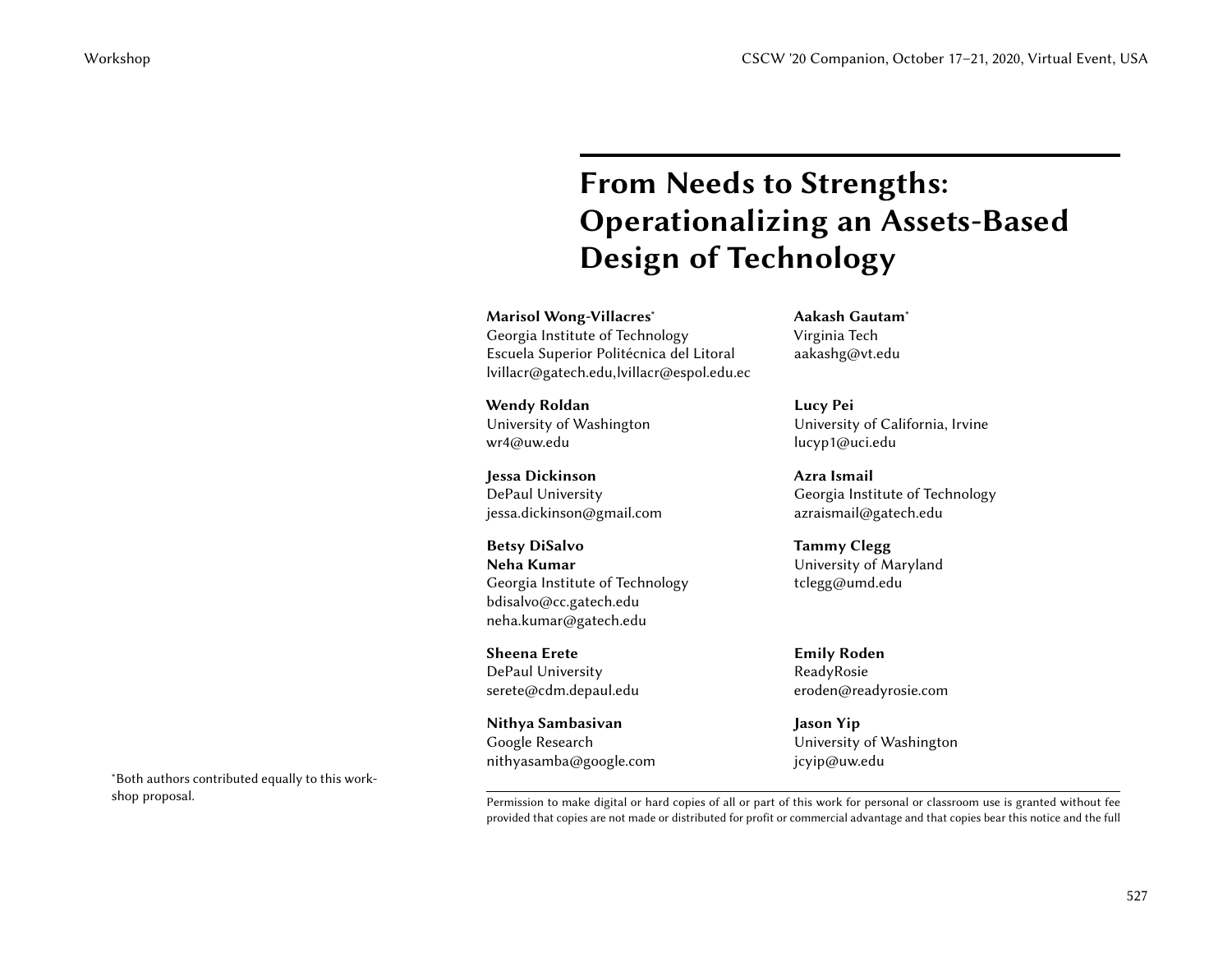## ABSTRACT

Guided by a human-centered design focus on users' needs, Computer-Supported Collaborative Work (CSCW) research and practice have increasingly explored how to address the multiple inequities affecting historically marginalized groups. A growing body of CSCW and Human-Computer Interaction (HCI) research, building upon education and community development literature, argues that centering on needs dismisses marginalized users' capacity for driving change. Needs-based views often lead to designs for the "here and now," further marginalizing populations and perpetuating stereotypes. In contrast, an assets-based approach that puts users' knowledge, strengths, and capacities—assets—at the core of design can better promote sustained impact. Translating assets into meaningful designs that interact with intersecting systems of oppression, however, raises critical questions: What are assets? Whose assets are privileged? What ethical considerations surface when facilitating assets-based reflections? How can an assets-based design tackle systems-level problems? In this workshop, we will bring together researchers and industry actors to explore the implications of assets-based perspectives across domains, including Education, Information and Communication Technologies and Development (ICTD), and Participatory Design (PD). Specifically, we will work to develop guidelines and methodologies for CSCW researchers and designers to identify when and how to pursue an assets-based approach, navigating issues of power to translate assets into design effectively. CSCW '20 Companion, October 17–21, 2020, Virtual Event, USA<br>
Workshop Considers the main control of the state of the state of the state of the state of CSC (CSC) the main control of the state of the state of the state of

## CCS CONCEPTS

• Human-centered computing  $\rightarrow$  Field studies; HCI theory, concepts and models; Collaborative and social computing design and evaluation methods.

## **KEYWORDS**

Assets-based approaches, strengths, human-centered design, community-based, underserved populations, equity and inclusion, sustained impact

#### ACM Reference Format:

Marisol Wong-Villacres, Aakash Gautam, Wendy Roldan, Lucy Pei, Jessa Dickinson, Azra Ismail, Betsy DiSalvo, Neha Kumar, Tammy Clegg, Sheena Erete, Emily Roden, Nithya Sambasivan, and Jason Yip. 2020. From Needs to Strengths: Operationalizing an Assets-Based Design of Technology. In Companion Publication of the 2020

citation on the first page. Copyrights for components of this work owned by others than ACM must be honored. Abstracting with credit is permitted. To copy otherwise, or republish, to post on servers or to redistribute to lists, requires prior specific permission and/or a fee. Request permissions from permissions@acm.org.

CSCW '20 Companion, October 17–21, 2020, Virtual Event, USA

© 2020 Association for Computing Machinery.

ACM ISBN 978-1-4503-8059-1/20/10. . . \$15.00

<https://doi.org/10.1145/3406865.3418594>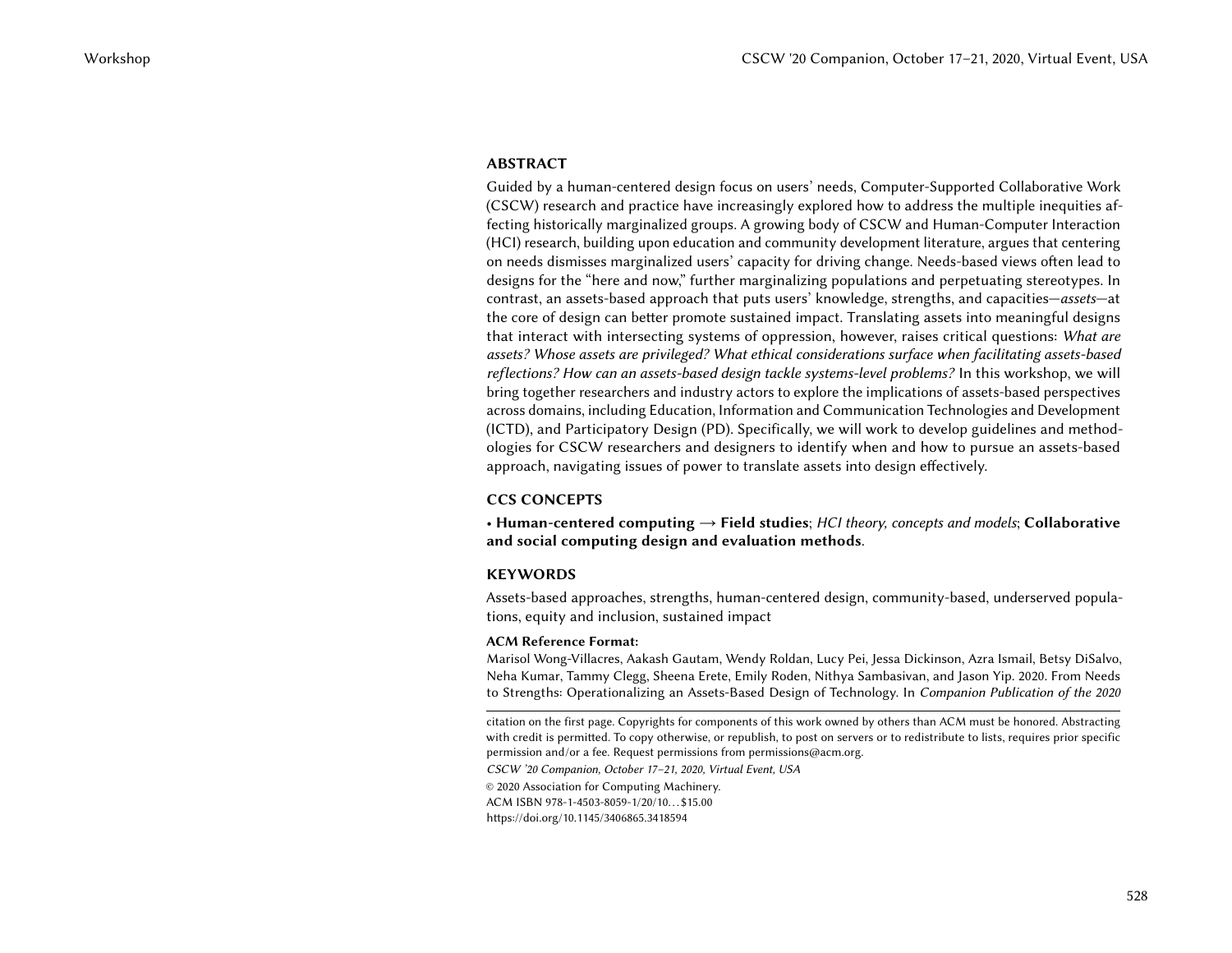#### **Organizers**

Our team consists of scholars and industry leaders working in and across the fields of CSCW, Education, HCI, PD, and ICTD. We each share the commitment of exploring an assets-based perspective towards the design of technologies that leverage the strengths of historically marginalized groups and are sensitive to the complexities raised by intersecting axes of identity, such as class, gender, race, and culture [\[4,](#page-6-0) [6\]](#page-6-1). Given the different academic communities we operate in, we each bring unique experiences in moving from needs to assets ranging from research, design, and deployment. We come together to learn from our experience and collectively build critical lessons on how to use assets effectively for sustainable social transformation.

Tamara Clegg is an associate professor in the College of Information Studies at the University of Maryland with a joint appointment in Education. Her work focuses on developing technology to support life-relevant learning where learners engage in science to achieve personally meaningful goals.

Jessa Dickinson is a Ph.D. student at DePaul University. Her work explores assets-based approaches to co-designing systems and tools with communities that experience oppression. She focuses on how race, political trust, and power impact research collaborations and designed systems.

Betsy DiSalvo is an Associate Professor at Georgia Tech. She leads the Culture and Technology (CAT) Lab, where they study how culture intersects with technology use, production and learning. Sheena Erete is an Associate Professor in the College of Computing and Digital Media at DePaul University. Her research explores the design and evaluation of technologies to support communityled efforts that leverage local assets and capacities to address issues such as violence, health, education, and civic engagement. Aakash Gautam is a Ph.D. student at Virginia Tech. His research work explores ways to build upon existing strengths to support trafficking survivors and anti-trafficking organizations in Nepal. Azra Ismail is a Ph.D. student at Georgia Tech, where she studies the intersections between data, health, and gender in urban India. Her research focuses on women frontline health workers who operate on the margins of the government healthcare system, and examines how technology might recognize and legitimize their knowledges and underpaid care work.

Conference on Computer Supported Cooperative Work and Social Computing (CSCW '20 Companion), October 17–21, 2020, Virtual Event, USA. ACM, New York, NY, USA, 9 pages. https://doi.org/10.1145/3406865.3418594

## INTRODUCTION

To address issues of equity and inclusion, a growing amount of work in CSCW, ICTD, and PD explores the design of technology-based interventions that sustainably respond to situations where financial, emotional, and social resources are scarce [\[1,](#page-6-2) 2, 19, 35]. Diverse panels and workshops discussing design with groups traditionally marginalized [\[9,](#page-6-4) 10, 31, 33] in domains like healthcare [\[7\]](#page-6-6), ageing [\[28\]](#page-7-2), civic engagement and digital civics [\[8\]](#page-6-7), and support for labor [\[11\]](#page-6-8) attest to this interest. However, ensuring sustained impact of technology design in the face of intersecting axes of oppression [\[4–](#page-6-0)[6\]](#page-6-1) and their resulting inequities remains a significant challenge for the CSCW and HCI communities.

Informed by research on community development and education [\[14,](#page-7-3) 22, 23, 25, 30, 34], various HCI scholars argue that one underlying reason for falling short of securing a lasting impact is a prevalent needs-finding and needs-solving view of design [\[3,](#page-6-9) 8, 13, 26, 33]. Prioritizing user needs, these scholars argue, promotes dependency and robs agency from change-makers, thereby hindering sustained change. Instead, they emphasize an *assets-based approach* to research and design that focuses on identifying the *assets* that users already have (e.g., existing knowledge, strengths, and capacities) rather than working from what they lack, and thus, need.

Typically using participatory or ethnographic methodological perspectives, assets-based work in HCI-related spaces has explored the presence and potential of various forms of strengths, from institutional resources within large-scale systems [\[16\]](#page-7-9), to intangibles such as funds of knowledge [\[24,](#page-7-10) [27\]](#page-7-11), care [\[21\]](#page-7-12), solidarity [\[18\]](#page-7-13), cultural values [\[32\]](#page-7-14), social networks [\[3\]](#page-6-9), and local expertise [\[8,](#page-6-7) 20, 26]. The problem areas for leveraging assets have also been highly diverse, including the support to immigrant parents across contexts [\[3,](#page-6-9) [27,](#page-7-11) 32], assisting refugee resettlement [17, 26], and exploring reintegration paths for sex-trafficking survivors [13].

While designing from users' "haves" can promote agency, autonomy, and thereby realizing a sustained impact, incorporating assets in the design of technology-enhanced interventions is not simple [\[1,](#page-6-2) [20,](#page-7-15) [33\]](#page-8-2). Core to leveraging assets in design is attaining a rich understanding of the relationship between individuals, their assets, and their wider environment, all of which demand a shift in value and praxis [\[32\]](#page-7-14). Working from assets requires researchers and designers to reflect on how they position themselves in facilitating participants' discussions about assets and how designers and participants can collaboratively build on the named assets in the design process [\[12,](#page-6-11) 15, 32]. Furthermore, ethical considerations around whose assets to prioritize in design and whether the appreciative focus on assets has the potential to propagate structural inequities need an in-depth examination [\[13\]](#page-6-10). CSCW 22 Companion Contents (SEW 22 Companion Contents (SEW 22 Companion Contents (SEW 22 Companion Contents (SEW 20 Companion Contents (SEW 2020) The theoretical contents (SEW 2020) The theoretical EVE is a material conte

This workshop aims at bringing together researchers and designers with diverse expertise using assets-based approaches across CSCW problem areas such as education, health, community as well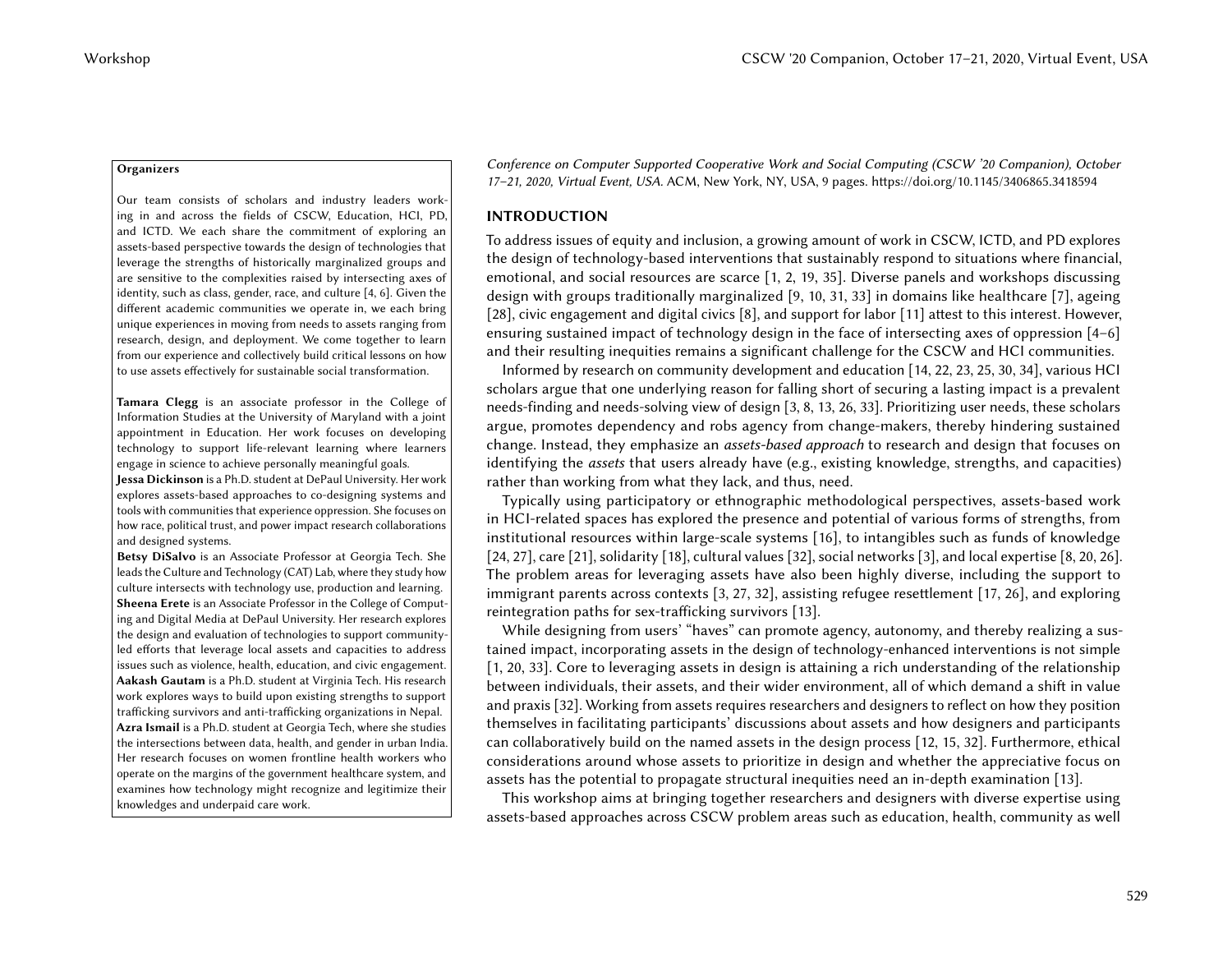#### **Organizers**

Neha Kumar is an assistant professor at Georgia Tech, where she conducts research at the intersection of human-centered computing and global development.

Lucy Pei is a Ph.D student in Informatics at the University of California, Irvine. She has worked on assets-based design as a response and critique to needs-based technology interventions that often fail to deliver lasting results to communities Her fieldwork has focused on refugee resettlement in the US.

Nithya Sambasivan is a staff researcher at Google Research and leads the HCI group at Google Research India. Her long-standing concerns in research are at the intersection of equity for people of colour and emerging technologies; recently turning to explore AI, human agency and marginalized communities.

Emily Roden is the founder and CEO of ReadyRosie, a comprehensive family engagement system co-created with families and educators, and working with over 6500 schools across the country in developing impactful family engagement plans.

Wendy Roldan is Ph.D. candidate in the department of Human Centered Design & Engineering at the University of Washington. Her research explores the design of equitable learning environments in HCI and engineering education contexts across informal and formal spaces.

Marisol Wong-Villacres is a Ph.D. candidate in Human-Centered Computing at Georgia Tech. Informed by cultural theories, learning science, as well as ethnographic and participatory methods, she explores an assets-based design of technologies that support Hispanic immigrant parents as they participate in their children's education.

Jason Yip is an assistant professor at The Information School and adjunct assistant professor in Human Centered Design & Engineering in University of Washington. His research examines how technologies can support parents and children learning together.

<span id="page-3-0"></span><sup>1</sup><https://assetsbaseddesign.wordpress.com/>

as international development to collectively reflect on how to tackle such issues. By providing a space for participants to discuss their experiences, perspectives, and methods to operationalize assets towards the design of technology, this workshop's goal is twofold. First, to produce online artifacts with workshop participants that can offer guidance on appropriate practices for identifying assets and leveraging those in design, while attending to potential issues of power. Second, to foster a community of researchers and designers continuously informing the field of CSCW on assets-based perspectives that support social transformation. Vocabuse  $CSPW$  20 Companion, October 17–21, 2020, Virtual Event, USA<br>
The main companion of the companion of the companion of the companion of the companion of the companion of the companion of the companion of the compan

# WORKSHOP THEMES

By providing a space to share a breadth of assets-based research and design experiences, the workshop will enable us to document and develop high-level guidelines for an assets-based design with groups affected by intersecting inequities and oppression. Specifically, we aim at exploring three interconnected themes around operationalizing assets-based design:

- Unpacking the Process of Identifying Assets. The goal of this theme is to discuss ethical considerations, perspectives, and methods for reflecting on who decides if and when to take an assets-based approach, what are assets, and how to identify them.
- Understanding Assets and Issues of Power. This theme addresses the need for reflecting on how to emphasize participants' voices in terms of whose assets are considered, how assets relate to participants' goals, and how assets can be used for imagining new futures.
- Translating Assets to Design. Through this theme we seek to envision how to proceed in highly complex situations involving the assets and problems of many different actors (e.g., when attending to systemic inequalities that may not be addressable by design or when designing with assets to impact large-scale systems).

# WORKSHOP LOGISTICS

# Online Spaces

For this workshop, we will heavily rely on four online spaces.

- $\bullet$  A [website](https://assetsbaseddesign.wordpress.com/)<sup>[1](#page-3-0)</sup> which contains an overview of the workshop, its goals, expected outcomes, and the list of organizers. The website will also include a call for participation and serve as a repository of materials, including accepted submissions, suggested readings, and post-workshop reports. All updates regarding the workshop will be made available through the website.
- <span id="page-3-1"></span>• A Slack [group](https://join.slack.com/t/assetsbasedde-pfv4898/shared_invite/zt-fg341pn6-_BBcx_z1w1gWYxCobXjL3w)[2](#page-3-1) for coordinating pre-workshop activities with workshop participants. <sup>2</sup><https://tinyurl.com/y99qakvn>
- <span id="page-3-2"></span> $^3$  $^3$ <https://tinyurl.com/y8466tay> extension of a living document containing a corpus  $\bullet$  A Miro [board](https://tinyurl.com/y8466tay)  $^3$  for engaging participants in the creation of a living document containing a corpus of resources (e.g., notes, questions, suggested readings) centralized in one place.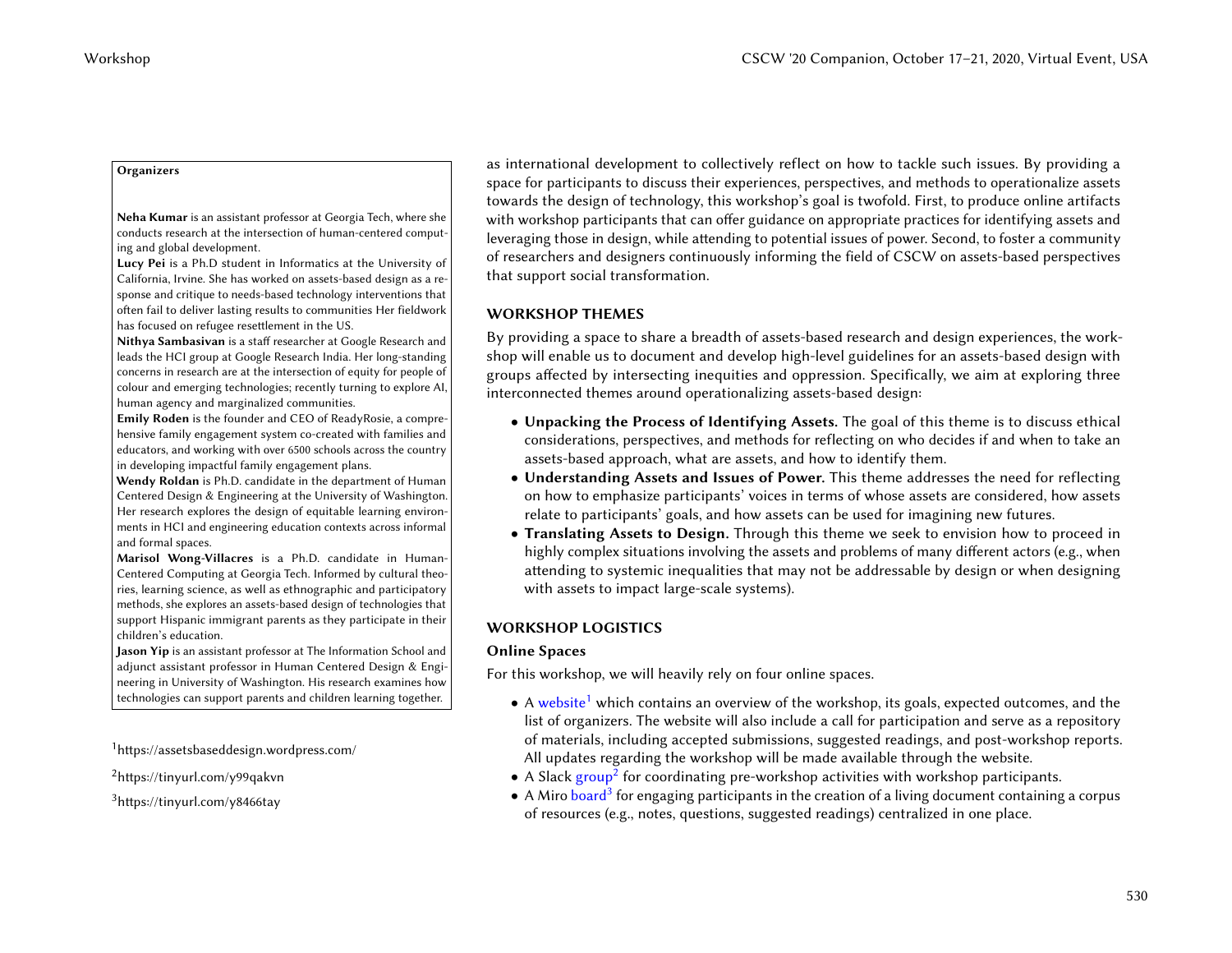• A video-conference platform, either Zoom or BlueJeans, for enabling participants to meet over short pre-workshop coffee hours as well as during a 4-hour synchronous session for all participants.

## Recruiting Participants

We seek 20-25 participants who are interested in assets-based research and design or inspired by an idea of assets, examining issues around diverse forms of non-dominant cultural capital, the enactment of care and solidarity, funds of knowledge, or political participation. We believe that this work would be of interest to researchers and practitioners involved in PD, ICTD, HCI, education, and healthcare.

We will promote our call for participation via traditional channels (e.g., Facebook groups, Twitter, mailing lists, etc.). Participants interested to attend the workshop will submit a two-page position paper that describes their research work (past or present), including the populations with whom they have or are working, participants' positionality, and reflections on how their work engages or problematizes assets-based approaches. We also want to include participants who have not yet been involved in assets-based approaches and welcome their position papers to include a reflection on the potential and/or limitations of this approach.

Finally, once position papers have been accepted, participants will be expected to read through the accepted papers as well as a list of recommended readings on assets-based work prior to attending the workshop. This will be vital to engaging in in-depth discussions during the event.

## WORKSHOP STRUCTURE

Considering the potential distribution of the participants across time zones, and inspired by lessons from remote events during the pandemic [\[29\]](#page-7-18), we will divide the workshop into three stages. Preworkshop, we will engage participants in asynchronous tasks that can facilitate activities during the workshop. These asynchronous tasks will be intentionally designed by co-organizers to prompt critical reflection. For the workshop, we will conduct a four-hour meeting to discuss implications around the workshop themes. The end goal will be to produce a living board in Miro with questions for researchers and designers to consider when engaging in assets-based design. Lastly, post-workshop, we will continue reaching out to participants over our Slack space, to identify how we work to translate the ideas from the living board into concrete deliverables that can impact the wider community. CSCW '20 Companion, October 17–21, 2020, Wirtual Event, USA<br>
• A Audio conference platform, either Zemen et Burghard, for eventling participants to every determined the participants of the companion of the companion of th

## Pre-workshop

To pave the path for reflection and discussions during the synchronous session, we will facilitate an online community in Slack and an online board in Miro. Over Slack, we will invite participants to introduce themselves and their research in a Miro board, including their own assets and struggles, the populations they work with, and the topics they want to explore during the workshop. We will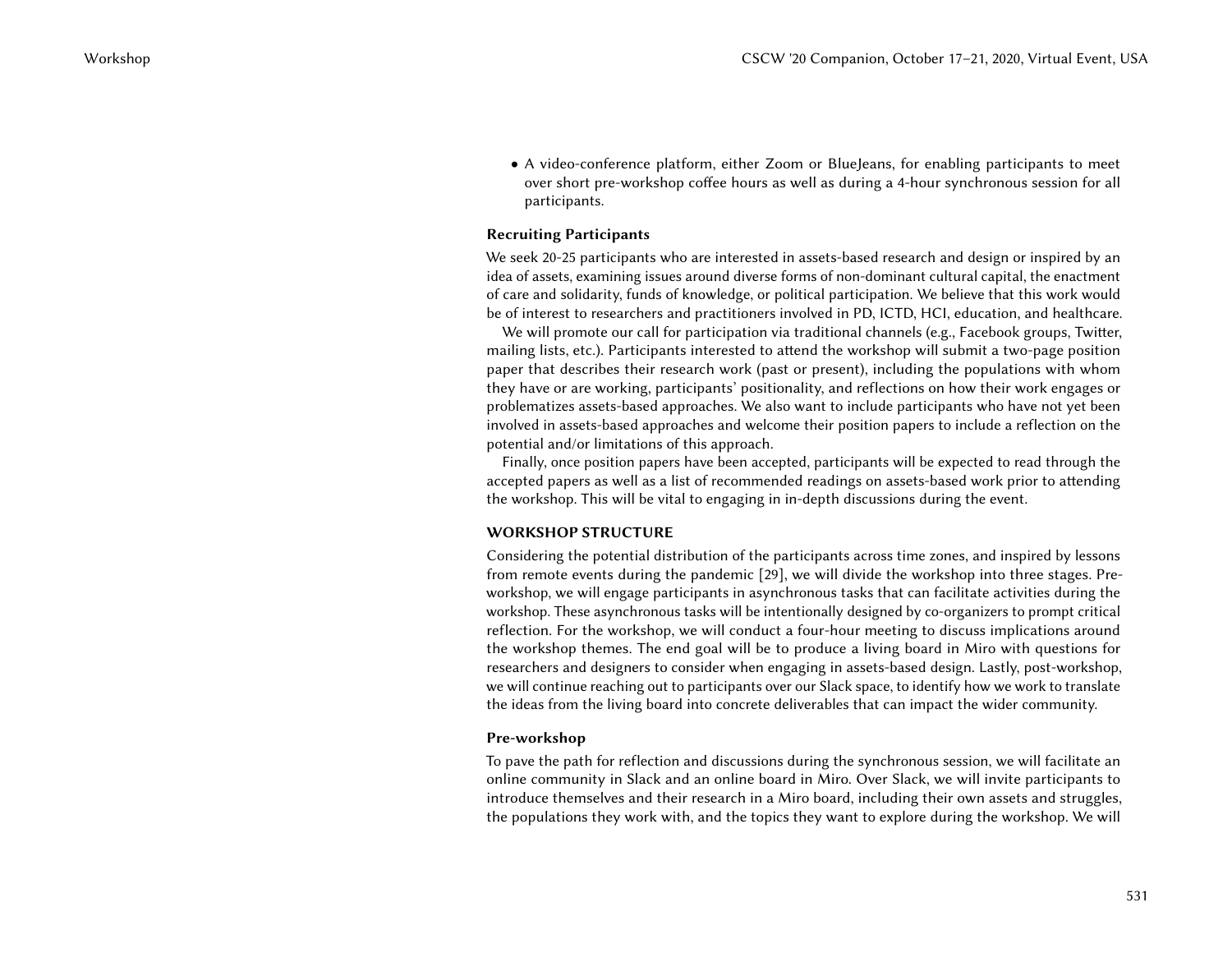also share accepted position papers categorized around the workshop themes and ask participants to read the submissions, adding questions and comments. We hope discussion among authors of position papers will spark new collaborations, inspire future projects, and raise critical questions around asset-based approaches. We will create micro-activities for participants to brainstorm ideas individually and then collaboratively discuss their ideas with others virtually. Through this time, we will host a variety of short coffee hours for giving participants the opportunity to socialize as they engage in pre-workshop activities. The goal for the short coffee hours will be to encourage active discussions among smaller groups of people.

## Workshop Session

We plan the following structure for this four-hour synchronous online session (for a detail schedule see Table [1\)](#page-5-0):

- Introductions: Thinking about Assets and Goals. After introducing the workshop and the plan for the day, we will ask participants to use the Miro board for introducing themselves. Next, to lead from our participants' interests, we will have participants review the Miro board with their submissions and comments and, from there, form groups based on the proposed workshop themes.
- Breakout Groups: Reflecting on the Implications of Assets-Based Design. Each group will focus on one of the previously-defined themes and work with at least one facilitator from the co-organizing team on a Miro board, sharing problems, methods, reflections, provocations, and desirable future directions for assets-based design. While our intention is for participants to lead the group discussion, facilitators will elicit participants' reflection on the double-binds in assets-based design. For example, when discussing assets and issues of power, the facilitator might prompt participants with questions such as: How can assets-based design make a material difference without hiding systemic issues behind solutionism?, and How does using the term 'lowresource' affect how designers and participants view an assets-based design? CSCW 20 Companion, October 17–21, 2020, Was chosen and the same of the result of the same of the same of the same of the same of the same of the same of the same of the same of the same of the same of the same of the same
	- Discussion: Reflecting on Guidelines for Assets-Based Design. We will bring the groups together to present their boards and discuss their reflections with the rest of the workshop. As groups present, we will encourage participants to post questions, ideas, concepts, and suggested resources in a final Miro board. This will be used as a living document for researchers and designers to reflect upon before, during, and after engaging in assets-based design.

# <span id="page-5-0"></span>Post-workshop

We aim to initiate a conversation with wider members of the CSCW community about assets-based approaches. To do so, we will share the living Miro board over various channels and encourage the

## Table 1: Online Workshop Activities

| <b>Activity</b>                                         | <b>Duration</b>   |
|---------------------------------------------------------|-------------------|
| Introductions: Thinking About Our<br>Assets and Goal(s) | 1 hour            |
| <b>Break</b>                                            | $10 \text{ mins}$ |
| Breakout Groups: Reflecting on the                      | 1 hour            |
| Implications of Assets-Based Design                     | 20 mins           |
| Collective Discussion: Reflecting on                    | 1 hour            |
| Guidelines for Assets-Based Design                      | 30 mins           |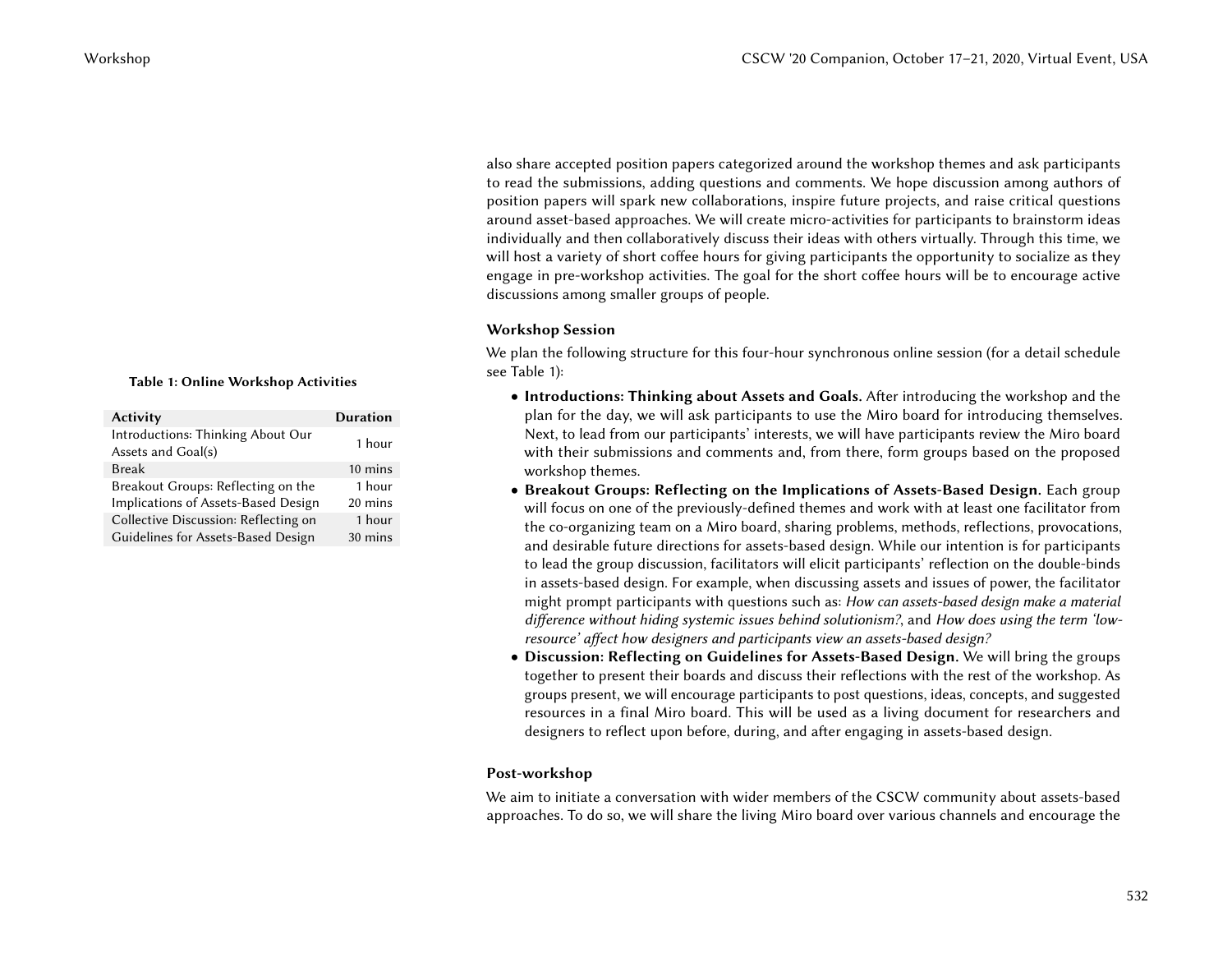broader CSCW community to add questions, comments, and edits. Informed by the conversations that emerge during this process, we will organize with participants in our Slack channel to discuss how to collaborate for creating tangible recommendations, guidelines, and implications for researchers leveraging assets-based approaches. Examples of these tangible outcomes that could emerge from our workshop include a set of guidelines for understanding issues of power or to help with asset-based design. Finally, we commit to creating a blog post (e.g. a Medium post or an Interactions article) that we will share widely with the CSCW community following our workshop which includes key takeaways, questions emerged, and action-inspired ideas for moving forward. CSCW 22 Companion, October 17–21, 2020, Victorian Principal CSCW 23 Companion, October 17–21, 2020, Victorial Companion, October 17–21, 2020, Victorial Companion, October 17–21, 2020, Victorial Companion, October 17–21, 2

## REFERENCES

- <span id="page-6-2"></span>[1] Fiona Brooks and Sally Kendall. 2013. Making sense of assets: what can an assets based approach offer public health?
- <span id="page-6-3"></span>[2] George Hope Chidziwisano, Susan Wyche, and Erick Oduor. 2020. GridAlert: Using a Sensor-Based Technology to Monitor Power Blackouts in Kenyan Homes. In Proceedings of the 2020 CHI Conference on Human Factors in Computing Systems.  $1 - 13$ .
- <span id="page-6-9"></span>[3] Alexander Cho, Roxana G Herrera, Luis Chaidez, and Adilene Uriostegui. 2019. The" Comadre" Project: An Asset-Based Design Approach to Connecting Low-Income Latinx Families to Out-of-School Learning Opportunities. In Proceedings of the 2019 CHI Conference on Human Factors in Computing Systems. 1–14.
- <span id="page-6-0"></span>[4] Patricia Hill Collins. 1990. Black feminist thought in the matrix of domination. Black feminist thought: Knowledge, consciousness, and the politics of empowerment 138 (1990), 221–238.
- [5] Sasha Costanza-Chock. 2020. Design justice: Community-led practices to build the worlds we need. MIT Press.
- <span id="page-6-1"></span>[6] Kimberle Crenshaw. 1990. Mapping the margins: Intersectionality, identity politics, and violence against women of color. Stan. L. Rev. 43 (1990), 1241.
- <span id="page-6-6"></span>[7] Michael A Devito, Ashley Marie Walker, Jeremy Birnholtz, Kathryn Ringland, Kathryn Macapagal, Ashley Kraus, Sean Munson, Calvin Liang, and Herman Saksono. 2019. Social Technologies for Digital Wellbeing Among Marginalized Communities. In Conference Companion Publication of the 2019 on Computer Supported Cooperative Work and Social Computing. 449–454.
- <span id="page-6-7"></span>[8] Jessa Dickinson, Mark Díaz, Christopher A Le Dantec, and Sheena Erete. 2019. " The cavalry ain't coming in to save us" Supporting Capacities and Relationships through Civic Tech. Proceedings of the ACM on Human-Computer Interaction 3, CSCW (2019), 1–21.
- <span id="page-6-4"></span>[9] Tawanna R Dillahunt, Sheena Erete, Roxana Galusca, Aarti Israni, Denise Nacu, and Phoebe Sengers. 2017. Reflections on design methods for underserved communities. In Companion of the 2017 ACM Conference on Computer Supported Cooperative Work and Social Computing. 409–413.
- <span id="page-6-5"></span>[10] Sheena Erete, Aarti Israni, and Tawanna Dillahunt. 2018. An intersectional approach to designing in the margins. Interactions 25, 3 (2018), 66–69.
- <span id="page-6-8"></span>[11] Sarah E Fox, Vera Khovanskaya, Clara Crivellaro, Niloufar Salehi, Lynn Dombrowski, Chinmay Kulkarni, Lilly Irani, and Jodi Forlizzi. 2020. Worker-Centered Design: Expanding HCI Methods for Supporting Labor. In Extended Abstracts of the 2020 CHI Conference on Human Factors in Computing Systems. 1–8.
- <span id="page-6-11"></span>[12] Aakash Gautam and Deborah Tatar. 2020. p for political: Participation Without Agency Is Not Enough. In Proceedings of the 16th Participatory Design Conference 2020 - Participation(s) Otherwise - Volume 2 (PDC '20). 45–49.
- <span id="page-6-10"></span>[13] Aakash Gautam, Deborah Tatar, and Steve Harrison. 2020. Crafting, Communality, and Computing: Building on Existing Strengths To Support a Vulnerable Population. In Proceedings of the 2020 CHI Conference on Human Factors in Computing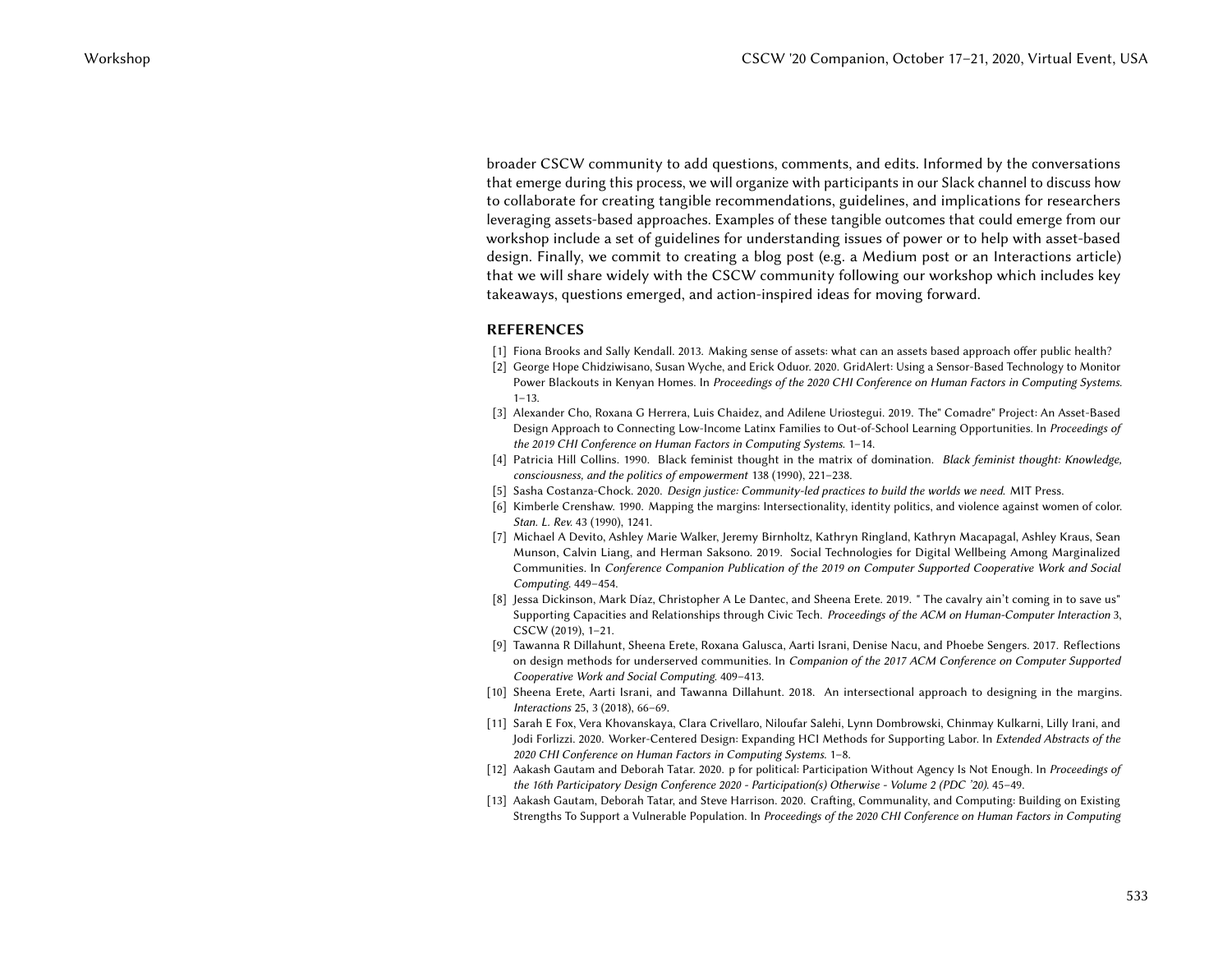Systems. 1–14.

- <span id="page-7-3"></span>[14] Shaun R Harper. 2010. An anti-deficit achievement framework for research on students of color in STEM. New Directions for Institutional Research 2010, 148 (2010), 63–74.
- <span id="page-7-17"></span>[15] Christina Harrington, Sheena Erete, and Anne Marie Piper. 2019. Deconstructing community-based collaborative design: Towards more equitable participatory design engagements. Proceedings of the ACM on Human-Computer Interaction 3, CSCW (2019), 1–25.
- <span id="page-7-9"></span>[16] Julie Hui, Nefer Ra Barber, Wendy Casey, Suzanne Cleage, Danny C Dolley, Frances Worthy, Kentaro Toyama, and Tawanna R Dillahunt. 2020. Community Collectives: Low-tech Social Support for Digitally-Engaged Entrepreneurship. In Proceedings of the 2020 CHI Conference on Human Factors in Computing Systems. 1–15.
- <span id="page-7-16"></span>[17] Azalea Irani, Kriti Nelavelli, Kristin Hare, Paula Bondal, and Neha Kumar. 2018. Refuge Tech: An Assets-Based Approach to Refugee Resettlement. In Extended Abstracts of the 2018 CHI Conference on Human Factors in Computing Systems. 1–6.
- <span id="page-7-13"></span>[18] Azra Ismail and Neha Kumar. 2018. Engaging solidarity in data collection practices for community health. Proceedings of the ACM on Human-Computer Interaction 2, CSCW (2018), 1–24.
- <span id="page-7-0"></span>[19] Rikke Bjerg Jensen, Lizzie Coles-Kemp, and Reem Talhouk. 2020. When the Civic Turn turns Digital: Designing Safe and Secure Refugee Resettlement. In Proceedings of the 2020 CHI Conference on Human Factors in Computing Systems. 1–14.
- <span id="page-7-15"></span>[20] Naveena Karusala, Isaac Holeman, and Richard Anderson. 2019. Engaging Identity, Assets, and Constraints in Designing for Resilience. Proceedings of the ACM on Human-Computer Interaction 3, CSCW (2019), 1-23.
- <span id="page-7-12"></span>[21] Naveena Karusala, Aditya Vishwanath, Arkadeep Kumar, Aman Mangal, and Neha Kumar. 2017. Care as a resource in underserved learning environments. Proceedings of the ACM on Human-Computer Interaction 1, CSCW (2017), 1-22.
- <span id="page-7-4"></span>[22] John Kretzmann and John P McKnight. 1996. Assets-based community development. National civic review 85, 4 (1996), 23–29.
- <span id="page-7-18"></span><span id="page-7-14"></span><span id="page-7-11"></span><span id="page-7-10"></span><span id="page-7-8"></span><span id="page-7-7"></span><span id="page-7-6"></span><span id="page-7-5"></span><span id="page-7-2"></span><span id="page-7-1"></span>[23] Alison Mathie and Gord Cunningham. 2003. From clients to citizens: Asset-based community development as a strategy for community-driven development. Development in practice 13, 5 (2003), 474–486.
- [24] Kelly Mills, Elizabeth Bonsignore, Tamara Clegg, June Ahn, Jason Yip, Daniel Pauw, Lautaro Cabrera, Kenna Hernly, and Caroline Pitt. 2019. Connecting children's scientific funds of knowledge shared on social media to science concepts. International Journal of Child-Computer Interaction 21 (2019), 54–64. CSCW 22 Companion, October 17–21, 2020, Virtual Event, USA<br>
Using the state of the state of the state of the state of the state of the state of the state of the state of the state of the state of the state of the state of
	- [25] Luis C Moll, Cathy Amanti, Deborah Neff, and Norma Gonzalez. 1992. Funds of knowledge for teaching: Using a qualitative approach to connect homes and classrooms. Theory into practice 31, 2 (1992), 132–141.
	- [26] Lucy Pei and Bonnie Nardi. 2019. We Did It Right, But It Was Still Wrong: Toward Assets-Based Design. In Extended Abstracts of the 2019 CHI Conference on Human Factors in Computing Systems. 1–11.
	- [27] Wendy Roldan, Paola Vanegas, Laura Pina, Carmen Gonzalez, and Jason Yip. 2019. The Role of Funds of Knowledge in Online Search and Brokering. (2019).
	- [28] Sayan Sarcar, Cosmin Munteanu, Jussi Jokinen, Neil Charness, Mark Dunlop, Xiangshi Ren, and Jenny Waycott. 2020. Designing Interactions for the Ageing Populations-Addressing Global Challenges. In Extended Abstracts of the 2020 CHI Conference on Human Factors in Computing Systems. 1–5.
	- [29] Alexandra To. 2020. Hosting Virtual Conversations about Race: "Engaging with Race in HCI" CHI 2020 Workshop Report Back.<https://link.medium.com/l60gQRw1K7>
	- [30] Richard R Valencia. 2012. The evolution of deficit thinking: Educational thought and practice. Routledge.
	- [31] Cara Wilson, Roisin McNaney, Abi Roper, Tara Capel, Laura Scheepmaker, Margot Brereton, Stephanie Wilson, David Philip Green, and Jayne Wallace. 2020. Rethinking Notions of'Giving Voice'in Design. In Extended Abstracts of the 2020 CHI Conference on Human Factors in Computing Systems. 1–8.
	- [32] Marisol Wong-Villacres, Carl DiSalvo, Neha Kumar, and Betsy DiSalvo. 2020. Culture in Action: Unpacking Capacities to Inform Assets-Based Design. In Proceedings of the 2020 CHI Conference on Human Factors in Computing Systems. 1–14.